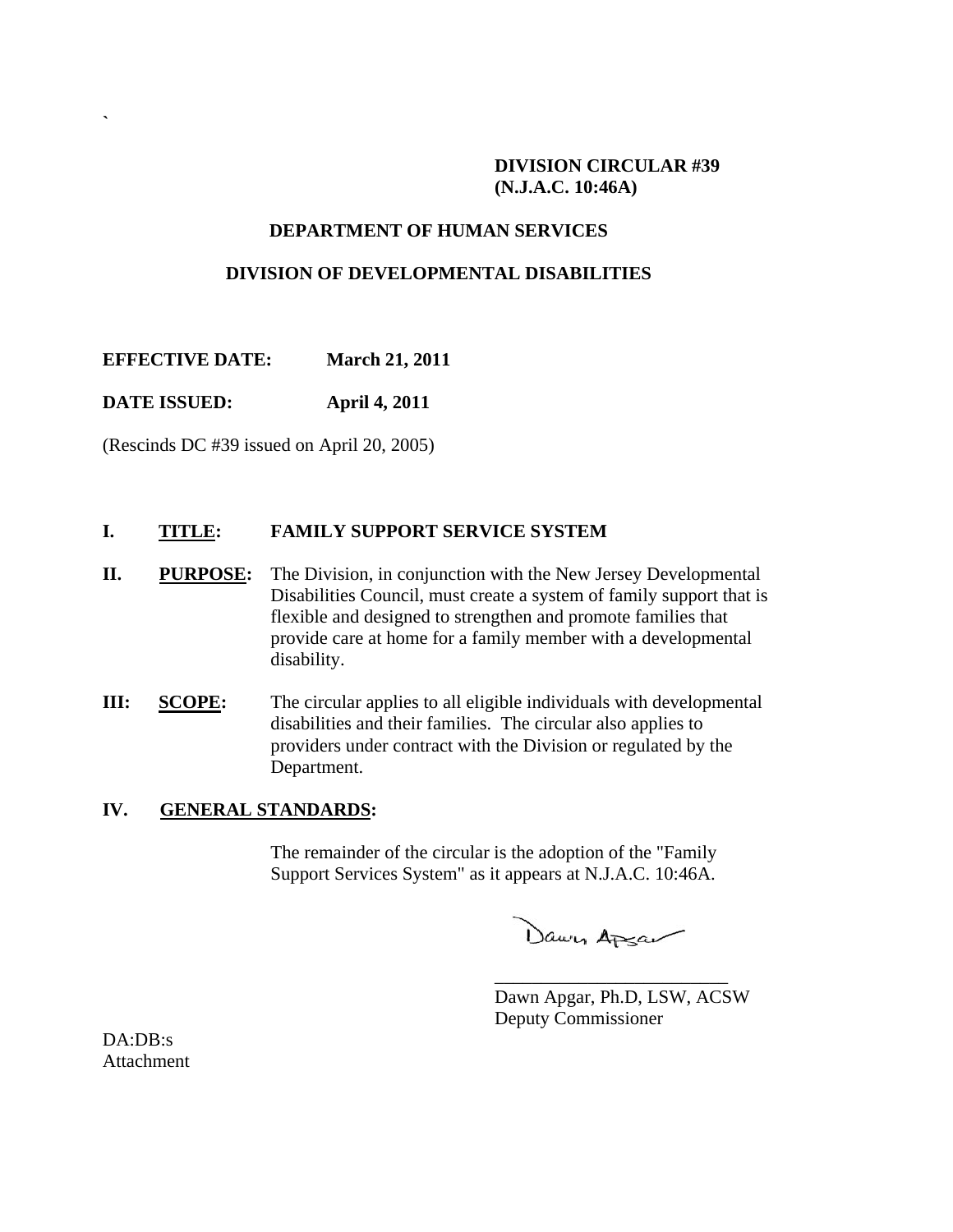# **SUBCHAPTER 1 - GENERAL PROVISIONS**

## **10:46A-1.1 Purpose; authority**

- (a) Pursuant to N.J.S.A. 30:6D-33 et seq., the Division of Developmental Disabilities, in conjunction with the New Jersey Council on Developmental Disabilities (NJCDD), must create a system of family support that is flexible and designed to strengthen and promote families that provide care at home for a family member with a developmental disability.
- (b) A Statewide family support policy must acknowledge that families themselves are able to define their own needs and select their own services; within available resources, family supports must be chosen by the families, controlled by families and monitored by families.
- (c) The system of Family Support shall include, but not be limited to:
	- 1. After school care;
	- 2. Cash subsidies;
	- 3. Communication and interpreter services;
	- 4. Counseling services;
	- 5. Crisis intervention;
	- 6. Day care;
	- 7. Equipment and supplies;
	- 8. Estate and transition planning;
	- 9. Home and vehicle modification;
	- 10. Home health services;
	- 11. Homemaker assistance;
	- 12. Housing assistance;
	- 13. Medical and dental care not otherwise covered;
	- 14. Parent education and training;
	- 15. Personal assistance services;
	- 16. Recreation services;
	- 17. Respite care for families;
	- 18. Self advocacy training;
	- 19. Service coordination;
	- 20. Specialized diagnosis and evaluation;
	- 21. Specialized nutrition and clothing;
	- 22. Therapeutic or nursing services;
	- 23. Transportation;
	- 24. Vouchers; and
	- 25. Other services as identified by the family in accordance with N.J.A.C. 10:46A-2.3.
- (d) The Commissioner shall establish income, need and other criteria in accordance with the Administrative Procedure Act, N.J.S.A. 52:14B-1 et seq., to ensure that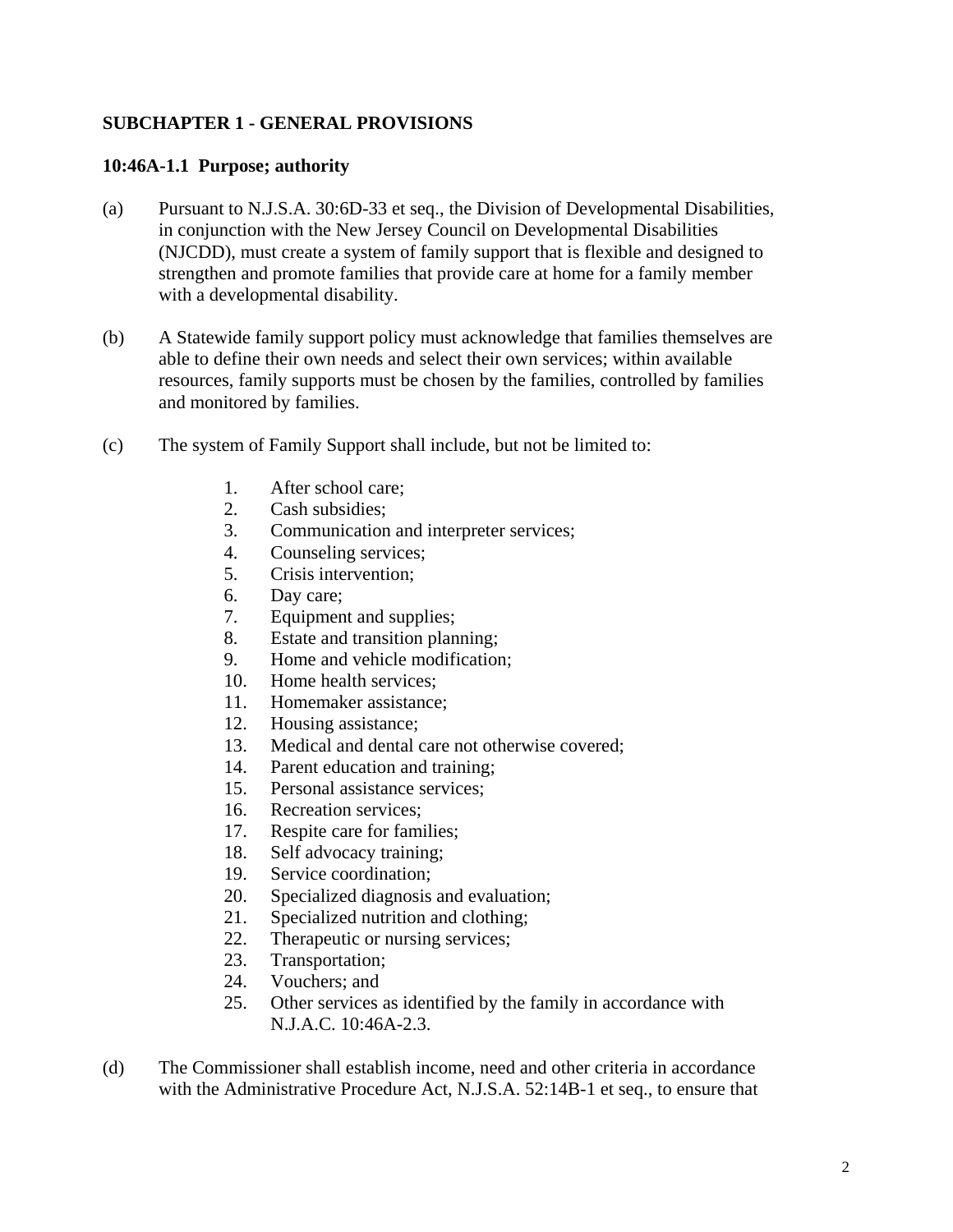the expenditures for the Family Support System are within the limits of available funding.

- (e) The amounts of funds for family support services shall be subject to the funding available in the current fiscal year.
- (f) Adults with developmental disabilities should be afforded the opportunity to make decisions for themselves, live in typical homes within their own communities and exercise their full rights as citizens. Adults with developmental disabilities should have options for living separately from their families, but, when this is not the case, families should be provided the supports they need, within available funding limits.

# **10:46A-1.2 Scope**

The provisions of this chapter shall apply to all eligible persons with developmental disabilities and/or their families. The provisions of this chapter also apply to agencies under contract with the Division of Developmental Disabilities, or regulated by the Department of Human Services.

# **10:46A-1.3 Definitions**

The following words and terms, when used in this chapter, have the following meanings, unless the context clearly indicates otherwise:

"Adult" means any individual 18 years of age and older.

"Developmental Disabilities" means a severe, chronic disability of a person which:

- 1. Is attributable to a mental or physical impairment or combination of mental or physical impairments;
- 2. Is manifest before age 22;
- 3. Is likely to continue indefinitely;
- 4. Results in substantial functional limitations in three or more of the following areas of major life activity, that is:
	- i. Self-care;
	- ii. Receptive and expressive language;
	- iii. Learning;
	- iv. Mobility;
	- v. Self-direction;
	- vi. Capacity for independent living; and/or
	- vii. Self-sufficiency.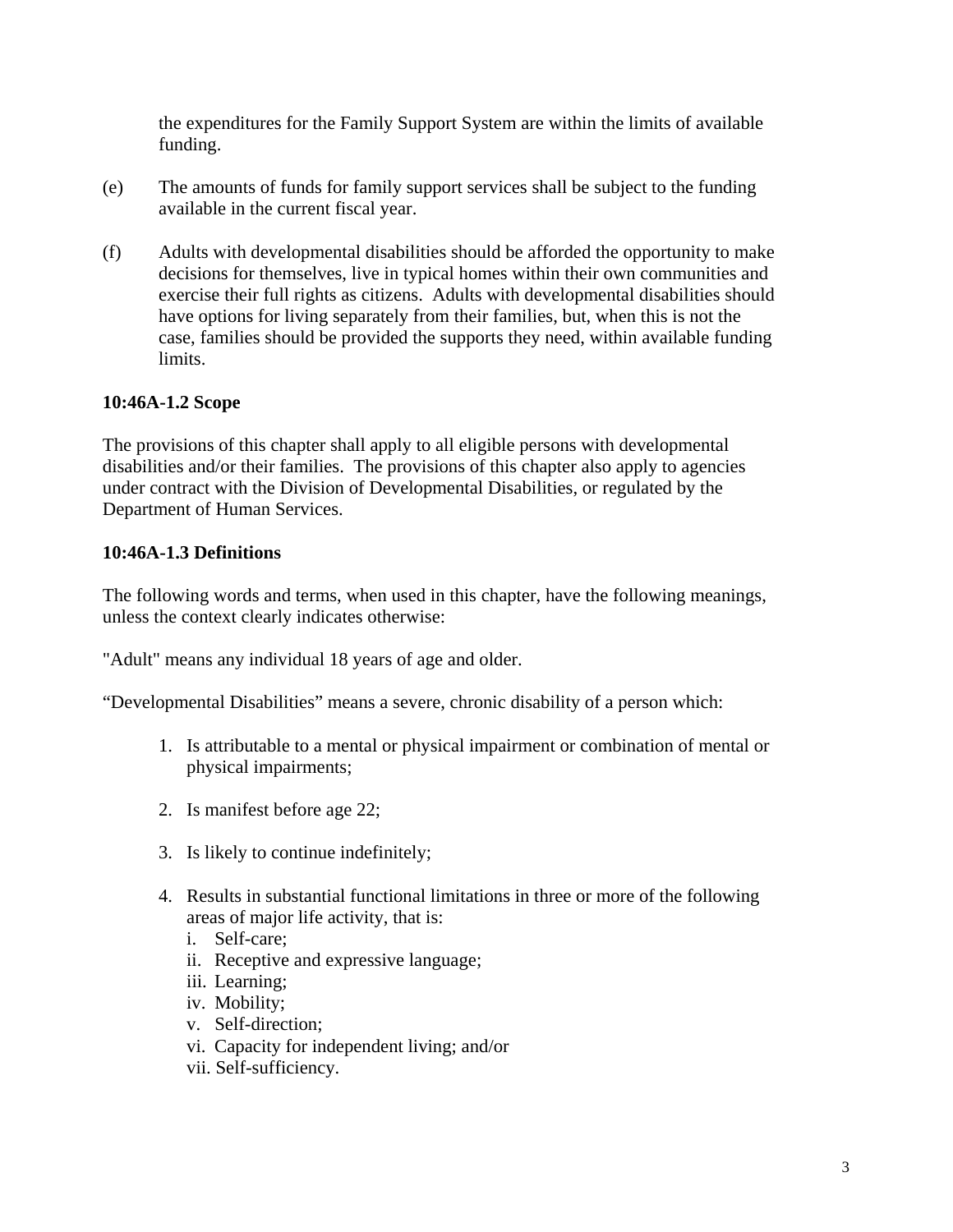- 5. Reflects the need for a combination and sequence of special interdisciplinary or generic care, treatment or other services which are of lifelong or extended duration and are individually planned and coordinated; and
- 6. Developmental disability includes, but is not limited to, severe disabilities attributable to intellectual disability, autism, cerebral palsy, epilepsy, spina bifida and other neurological impairments where the above criteria are met. (N.J.S.A. 30:6D-25.)

"DDD Family Support Coordinator" means an employee of DDD designated by the Regional Administrator to coordinate the region's family support service system.

"Division" or "DDD" means the Division of Developmental Disabilities within the Department of Human Services.

"Family" means the family member with a developmental disability and his or her parents, siblings, spouse, and/or children, or uncompensated caregiver.

"Family support" means a coordinated system of on-going public and private supports, services, resources, and other assistance, which are designed to maintain and enhance the quality of life of a family member with a developmental disability and his or her family.

"Family Support Coordinator" means a coordinator working under the direction of the New Jersey Council on Developmental Disabilities (NJCDD) who shall be a person qualified by training and experience to perform the duties of his or her office.

"Functional services" means those services and programs available to provide a person with a developmental disability: education, training, rehabilitation, adjustment, treatment, care and protection. (N.J.S.A. 30:4-23)

"Level of service" means the contracted number of units of service to be delivered and the actual number of units of service delivered.

New Jersey Council on Developmental Disabilities (NJCDD) means the Federallymandated State planning and advisory board composed of 28 members appointed by the Governor.

"Parent" means the biological or adoptive parent or uncompensated foster parent or legal guardian.

"Resident" means a person who is a domiciliary of New Jersey for other than a temporary purpose and who has no present intention of moving from the State.

"Supports" means those services other than residential services provided by the Division, which will help the individual remain in his or her living situation.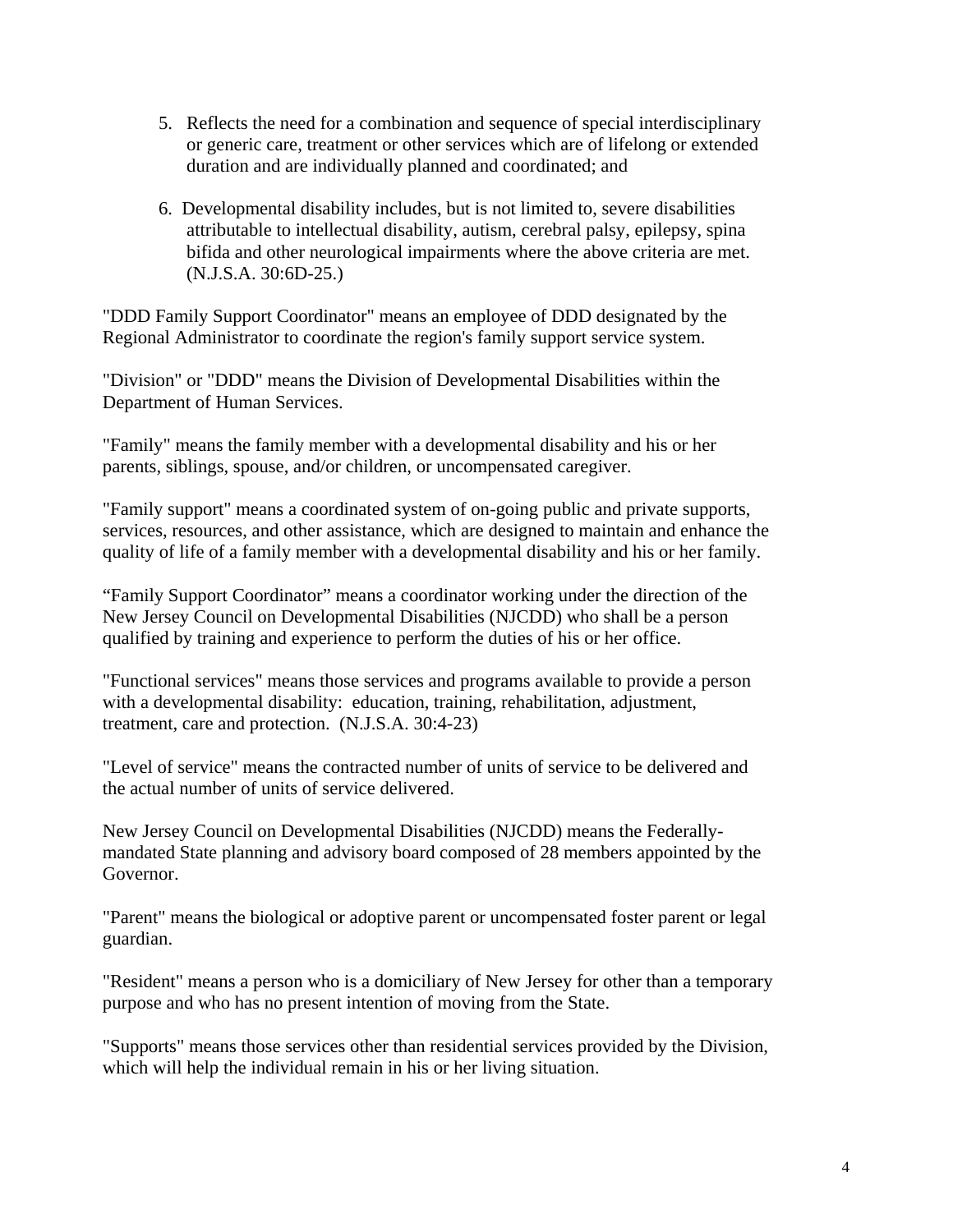"Uncompensated caregiver" means the person, including, but not limited to, a parent, sibling, spouse, child, grandparent, step family member, aunt, uncle, cousin or legal guardian, who without monetary payment cares for the family member with a developmental disability and with whom the family member with a developmental disability resides.

# **SUBCHAPTER 2. ELIGIBILITY CRITERIA**

# **10:46A-2.1 General Eligibility**

- (a) A person determined to have a developmental disability in accordance with the requirements of N.J.A.C. 10:46 and who is a resident of the State of New Jersey, shall be eligible for family support services.
	- 1. In accordance with N.J.A.C. 10:46, a person with a developmental disability can be determined to be eligible for functional services.
- (b) A person with a developmental disability must either live with a family member or an uncompensated caregiver. The requested family support services are provided to support the family.
- (c) The DHS and any publicly funded agency which provides family support services shall assist families in obtaining all other sources of funding, such as Medicaid or private insurance, before using funds available for the purpose of this chapter.

# **10:46A-2.2 Who May Apply for Family Support Services**

- (a) Requests for family support services may be made by:
	- 1. A competent adult on his or her own behalf;
	- 2. An uncompensated caregiver;
	- 3. A parent, family member or a legal guardian of an incompetent adult; or
	- 4. The parents or legal guardian of a minor.

# **10:46A-2.3 Requests for Family Support Services**

- (a) Requests for family support services shall be made to a regional office of the Division.
	- 1. An individual not previously determined eligible for Division services and who is requesting family support services shall contact the regional intake worker to initiate the eligibility process.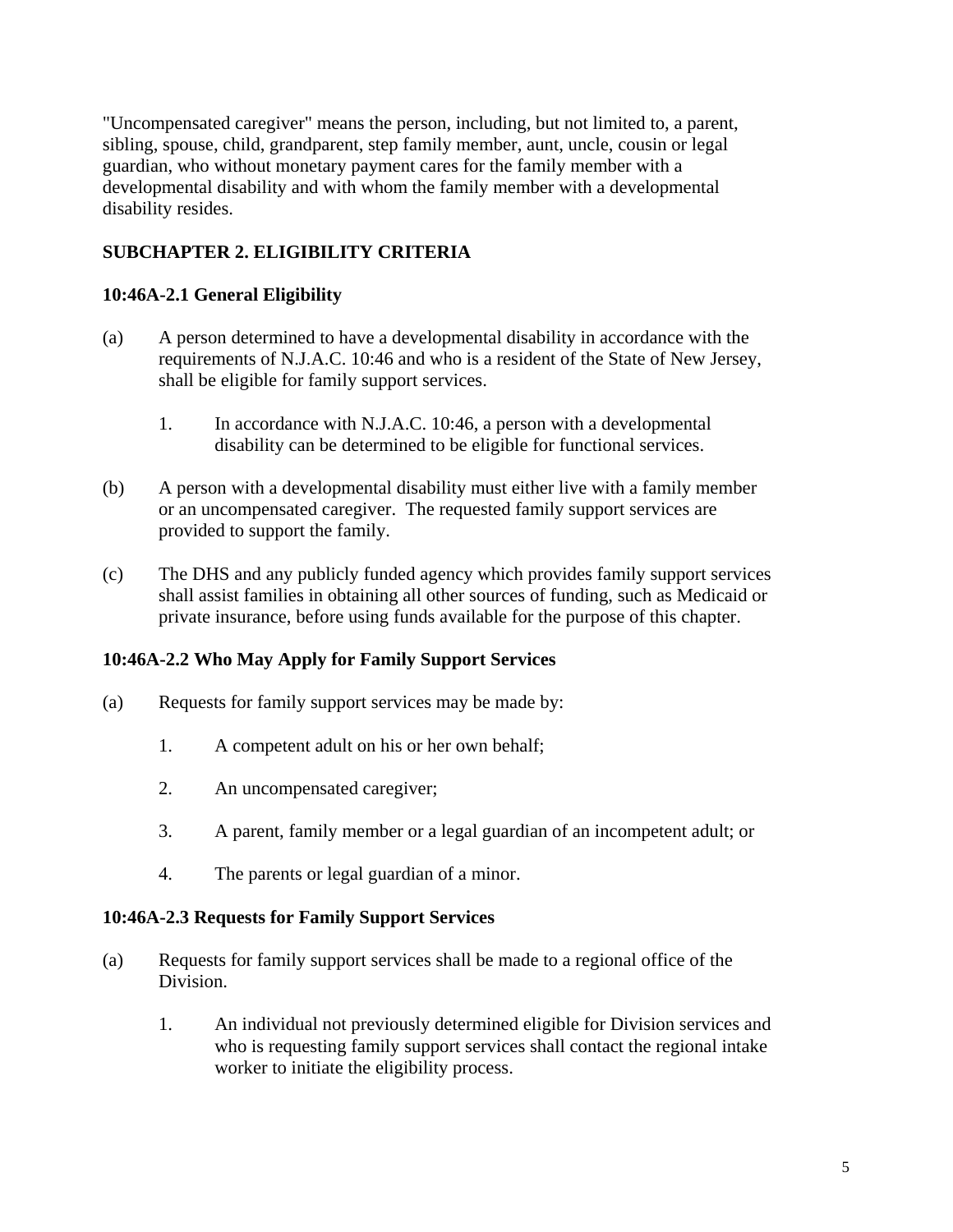- 2. If an individual is eligible for functional services of the Division, requests for family support services shall be made to the assigned case manager.
- (b) The request shall be made by telephone, in writing or by appearing in person to the appropriate regional office of the Division as noted below.

 Northern Region: (serving Sussex, Warren, Morris, Bergen, Passaic and Hudson Counties)

| 1-B Laurel Drive      | 100 Hamilton Plaza    |
|-----------------------|-----------------------|
| Flanders, NJ 07836    | Room 905              |
| Phone: (973) 927-2600 | Paterson, NJ 07505    |
| Fax: (973) 927-2689   | Phone: (973) 977-4004 |
|                       | Fax: (973) 279-5069   |

Upper Central Region: (serving Essex, Somerset and Union Counties)

Plainfield, NJ 07060 PO Box 47013 Phone: (908) 226-7800 Newark, NJ 07101

110 E.  $5^{th}$  Street 153 Halsey St.,  $2^{nd}$  Fl. Fax: (908) 412-7900 Phone: (973) 693-5080 Fax: (973) 648-3999

 Lower Central Region: (serving Mercer, Middlesex, Ocean, Hunterdon, and Monmouth Counties)

Juniper Plaza Suite 1011 3499 Rt. 9 North Freehold, NJ 07728 Phone: (732) 863-4500 Fax: (732) 863-4406

Southern Region: (serving Camden, Atlantic Salem, Cape May, Gloucester, Cumberland and Burlington Counties)

Suite 205 Voorhees, NJ 08043 Mays Landing, NJ 08330 Phone: (856) 770-5900 Phone: (609) 476-5200 Fax: (856) 770-5935 Fax: (609) 909-0656

5218 Atlantic Ave. 221 Laurel Road, Ste 21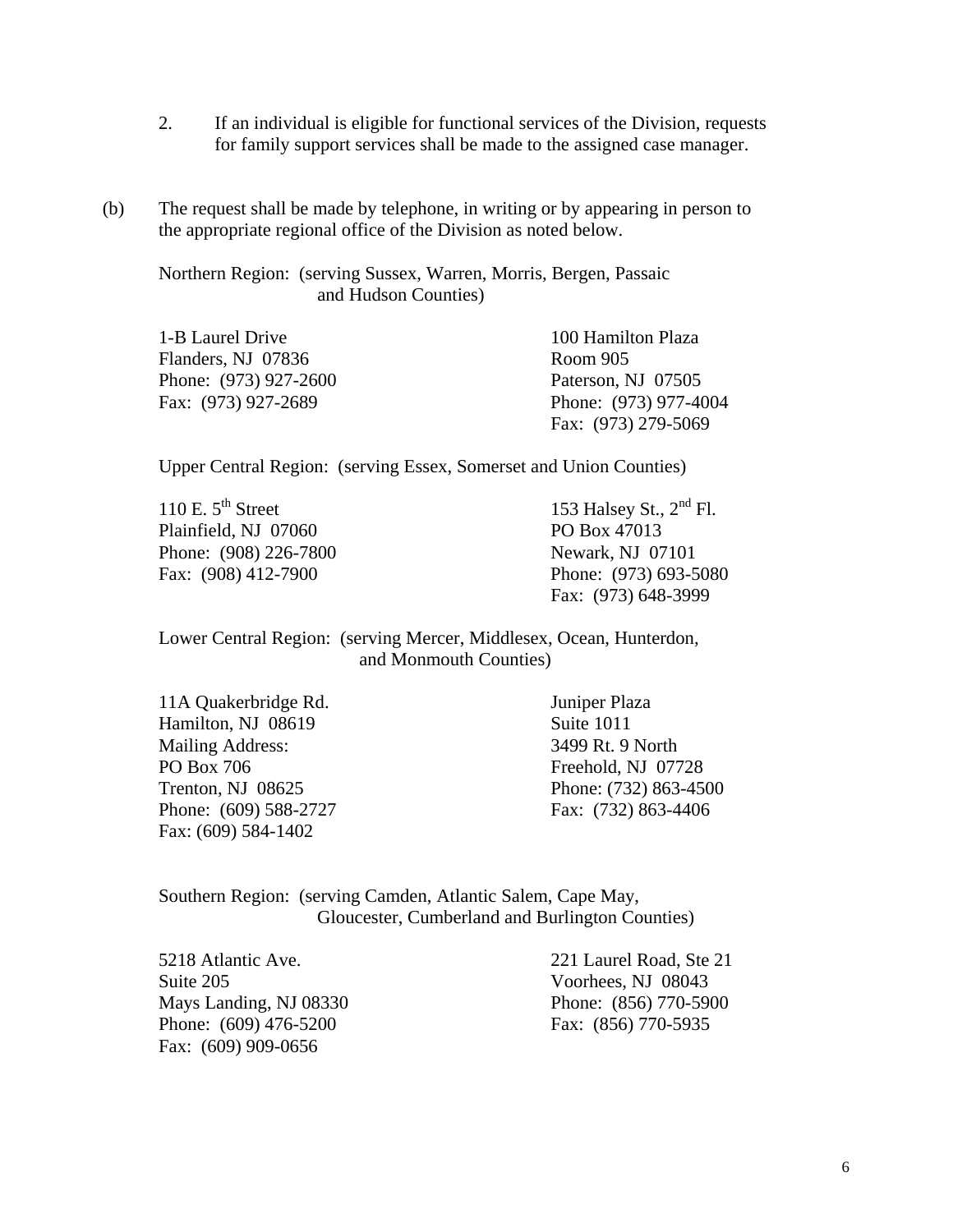- (c) Minimum information submitted shall include, but not be limited to:
	- 1. The name of the person for whom family support services is requested and the presenting disability;
	- 2. The specific family support services requested;
	- 3. The length of time specific family support services will be needed, if known;
	- 4. The name, address and telephone of a family contact person; and
	- 5. Such other information as needed, by the Division, to consider a person's request.
- (d) The family shall be notified within 10 working days by telephone, or in writing, by a DDD regional family support coordinator or casemanager of the approval, denial, modification or status of the requested family support services.
- (e) A DDD regional family support coordinator, in conjunction with the individual, family and regional staff, will evaluate the needs of individuals and their families who are receiving family support services and the availability of family support resources on an ongoing basis.
- (f) Individuals who disagree with a Family Support Service decision may appeal the decision in accordance with the provisions of N.J.A.C. 10:48, Appeal Procedure.

# **SUBCHAPTER 3. FAMILY SUPPORT COORDINATOR**

# **10:46A-3.1 Role of the Coordinator**

- (a) The Family Support system shall be administered by the Division, in conjunction with the Family Support Coordinator working under the direction of the New Jersey Council on Developmental Disabilities (NJCDD).
- (b) The Division of Developmental Disabilities shall develop an agreement with the New Jersey Council on Developmental Disabilities regarding the role and authority of the Coordinator.
- (c) The Family Support Coordinator shall:
	- 1. Coordinate efforts by the Regional Family Support Planning Councils and public and private agencies, including but not limited to:
		- i. Identification of services provided by different agencies; and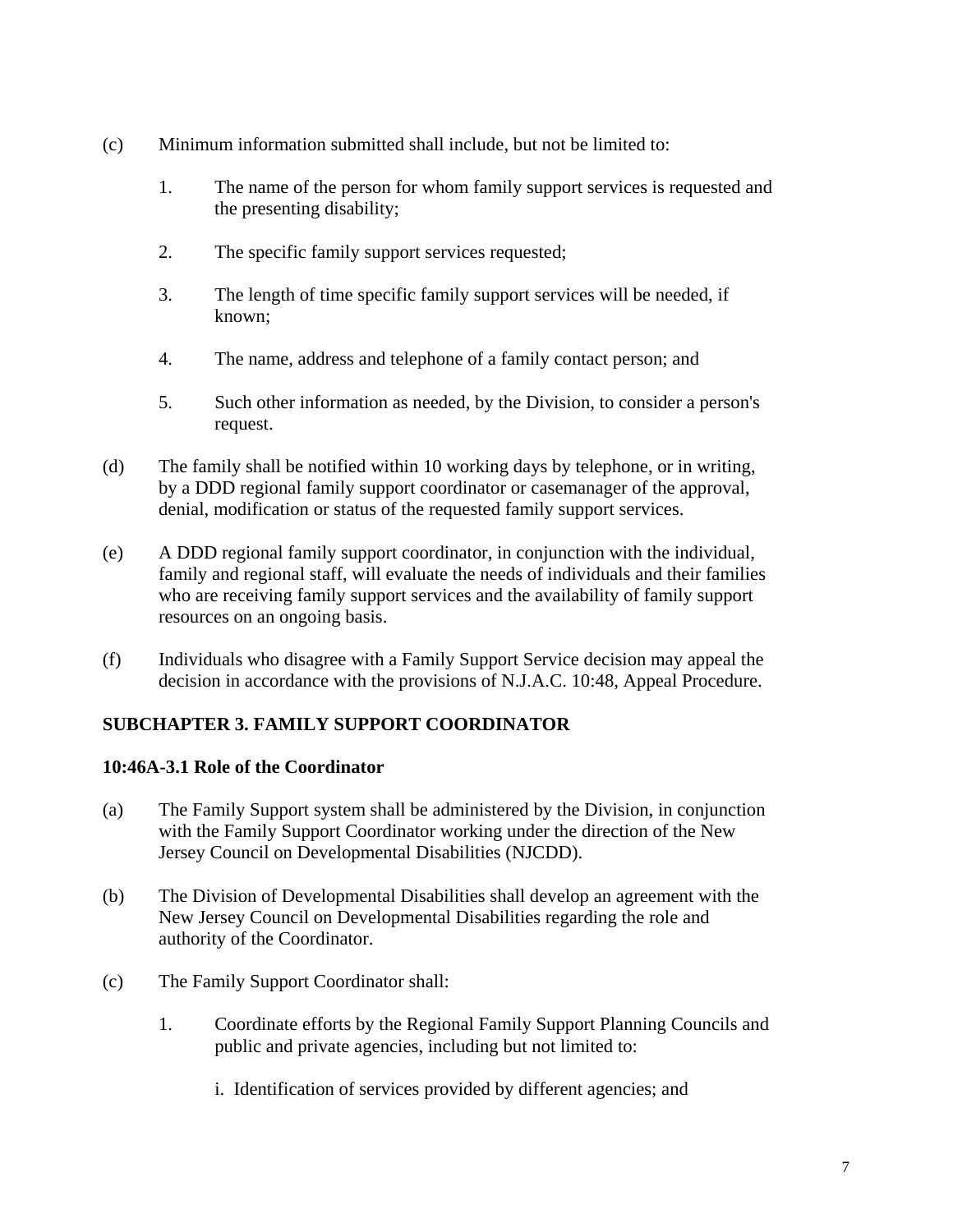- ii. Planning with all entities to insure that gaps in services are filled.
- 2. Adopt, review and revise, no less than annually, a State Family Support Plan, that is based on the annual reports of the Regional Family Support Planning Councils, which shall:
	- i. Assess needs, establish goals, and set priorities for the provision of family supports for individuals with developmental disabilities;
	- ii. provide for outreach and coordinated delivery of family supports;
- 3. Provide administrative support services to each of the Regional Family Support Planning Councils and the Statewide Council;
- 4. Participate as a non-voting member of the Statewide Family Support Council;
- 5. Develop and implement a training plan for family support as identified by the Regional Family Support Planning Council in the annual reports; and
- 6. Respond to public inquiries and requests for information regarding family support.

# **SUBCHAPTER 4. REGIONAL FAMILY SUPPORT PLANNING COUNCILS**

# **10:46A-4.1 Membership**

- (a) The need to establish additional councils or merge existing councils shall be evaluated within one year and annually thereafter by the Statewide Family Support Council in conjunction with the Regional Family Support Planning Council(s). Councils can be added or merged as the needs indicate. Minimally, there shall be one council per region.
- (b) Each Regional Family Support Planning Council shall be comprised of no more than 11 members. All members shall be either a person with a developmental disability or a family member of a person with a developmental disability.
- (c) All members shall serve a two year term. No member shall serve for more than seven consecutive years.
- (d) All Regional Family Support Planning Council members shall receive initial orientation and ongoing training and support.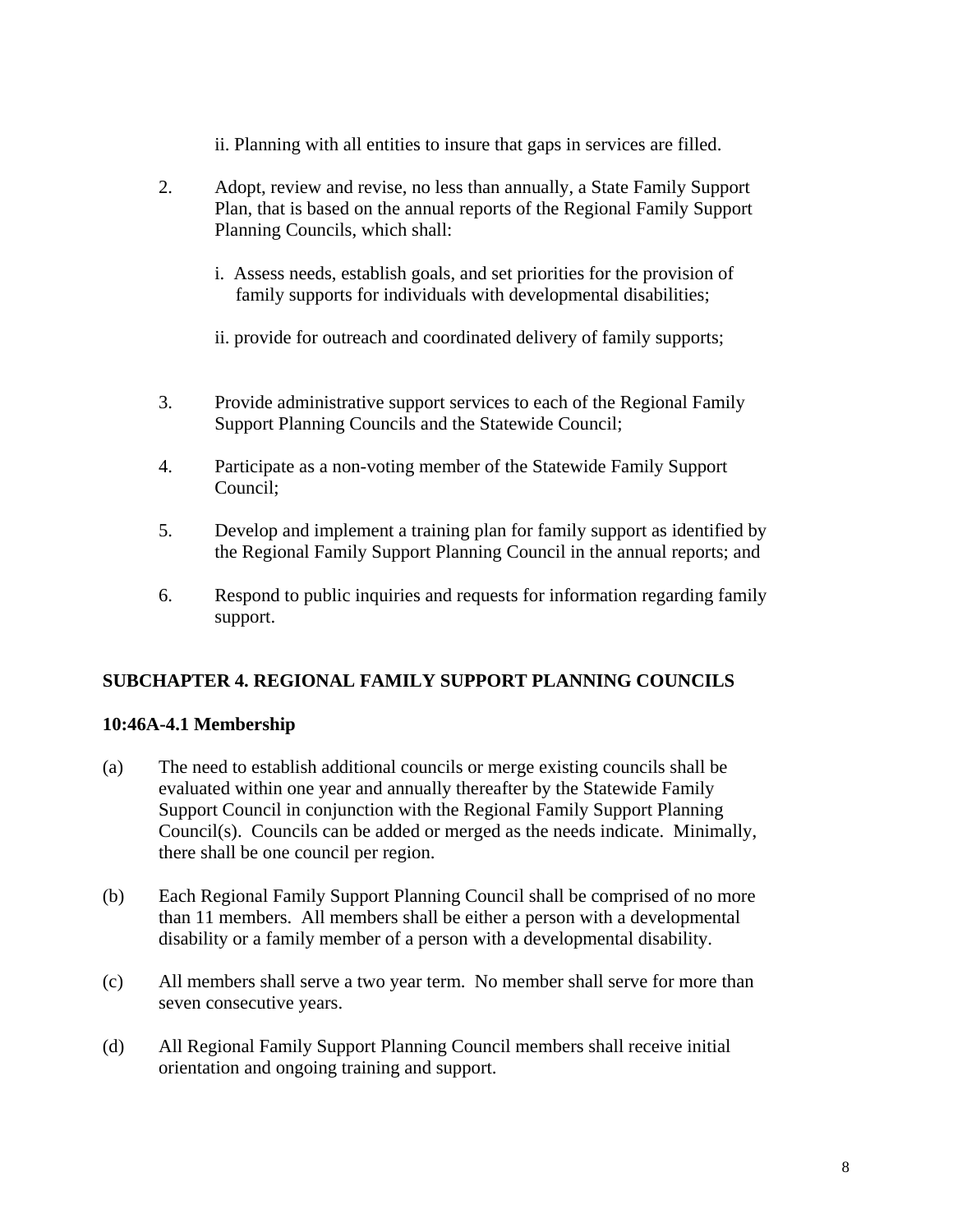- (e) The Regional Family Support Planning Council members will nominate members to reflect the cultural, economic, ethnic, geographic and disability diversity of the region it serves by soliciting information of interested individuals.
- (f) As terms expire, individuals will be nominated by the Regional Family Support Planning Council membership, reflecting the cultural, economic, ethnic, geographic and disability diversity of the region it serves.
- (g) Names of individuals interested in Regional Family Support Planning Council membership shall be maintained by the Regional Family Support Planning Council and/or Family Support Coordinator. Nominees shall be taken from this list.
- (h) All Regional Family Support Planning Council members shall be appointed by the Commissioner, Department of Human Services.
- (i) A chairperson and vice-chairperson shall be elected for each Regional Family Support Planning Council. These individuals, or two other designated representatives as chosen by the Regional Family Support Planning Council, shall serve on a Statewide Family Support Council.
- (j) The Regional Family Support Planning Council members shall serve without compensation beyond reimbursement for reasonable transportation, child care and other costs related to serving on the council.
- (k) Regional Family Support Planning Councils shall meet at least quarterly. Individual councils may establish more frequent meeting schedules based on the needs of the council.
- (l) No member of the Regional Family Support Planning Council who is an employee or board member of an agency under contract with the DDD providing family support services shall cast a vote on any matter which would provide a direct financial benefit to that agency.

#### **10:46A-4.2 Responsibilities of the Regional Family Support Planning Councils**

- (a) Each Regional Family Support Planning Council shall work to establish and expand family support in its region.
- (b) Each Regional Family Support Planning Council shall develop and implement a method of obtaining public input that provides the opportunity to express comments and share concerns and information about family support.
	- 1. Public input shall include public meetings, that are held locally at a time and place that is convenient for the families.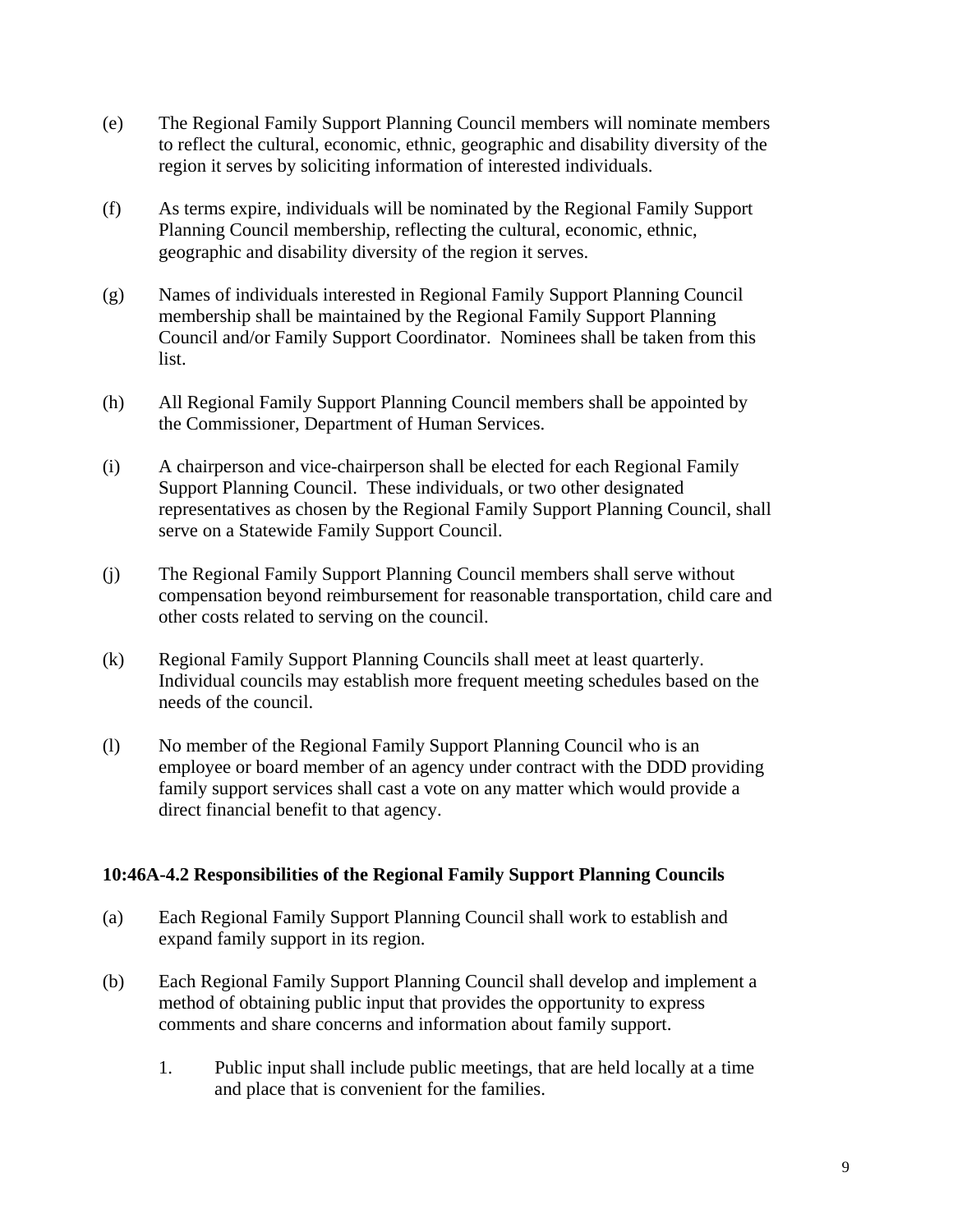- 2. Attendance records and written minutes shall be made available to the Family Support Coordinator and the DDD.
- 3. Based on the needs of the region the Regional Family Support Planning Council serves, at least two additional means of obtaining public input shall also be utilized to ensure all interested individuals are represented.
- (c) Each Regional Family Support Planning Council shall monitor the implementation of the family support system to ensure that the system is meeting the mandates of the legislation and the extent to which family-centered outcomes are achieved. Monitoring shall, at a minimum, address the following:
	- 1. The effectiveness of the public awareness and outreach activities supported by the Division of Developmental Disabilities and the New Jersey Council on Developmental Disabilities;
	- 2. The diversity of the individuals and families accessing the system in comparison to the demographics of the area;
	- 3. Individual and family satisfaction with regard to the system;
	- 4. The practices of DDD and provider agencies, as it relates to Family Support, including the implementation of the eligibility criteria;
	- 5. A review of family support resources to determine the extent to which they meet the needs of the individuals and families in the region; and
	- 6. Levels of service.
- (d) Each Regional Family Support Planning Council shall receive from DDD by December 15, of each year, figures representing the allocation of existing resources for family support at State and regional levels.
- (e) Each Regional Family Support Planning Council will be informed by DDD about any anticipated funds for family support no later than fifteen (15) days following the release of the proposed State Budget. Within thirty (30) additional days, each Regional Family Support Planning Council will submit for discussion an initial written proposal regarding the expenditure of those funds to DDD in accordance to the needs represented by the families in their region.
- (f) Each Regional Family Support Planning Council will be formally notified about any new funds for family support no later than 15 days following the Division's notification of receipt of funds. Within 30 additional days, each Regional Family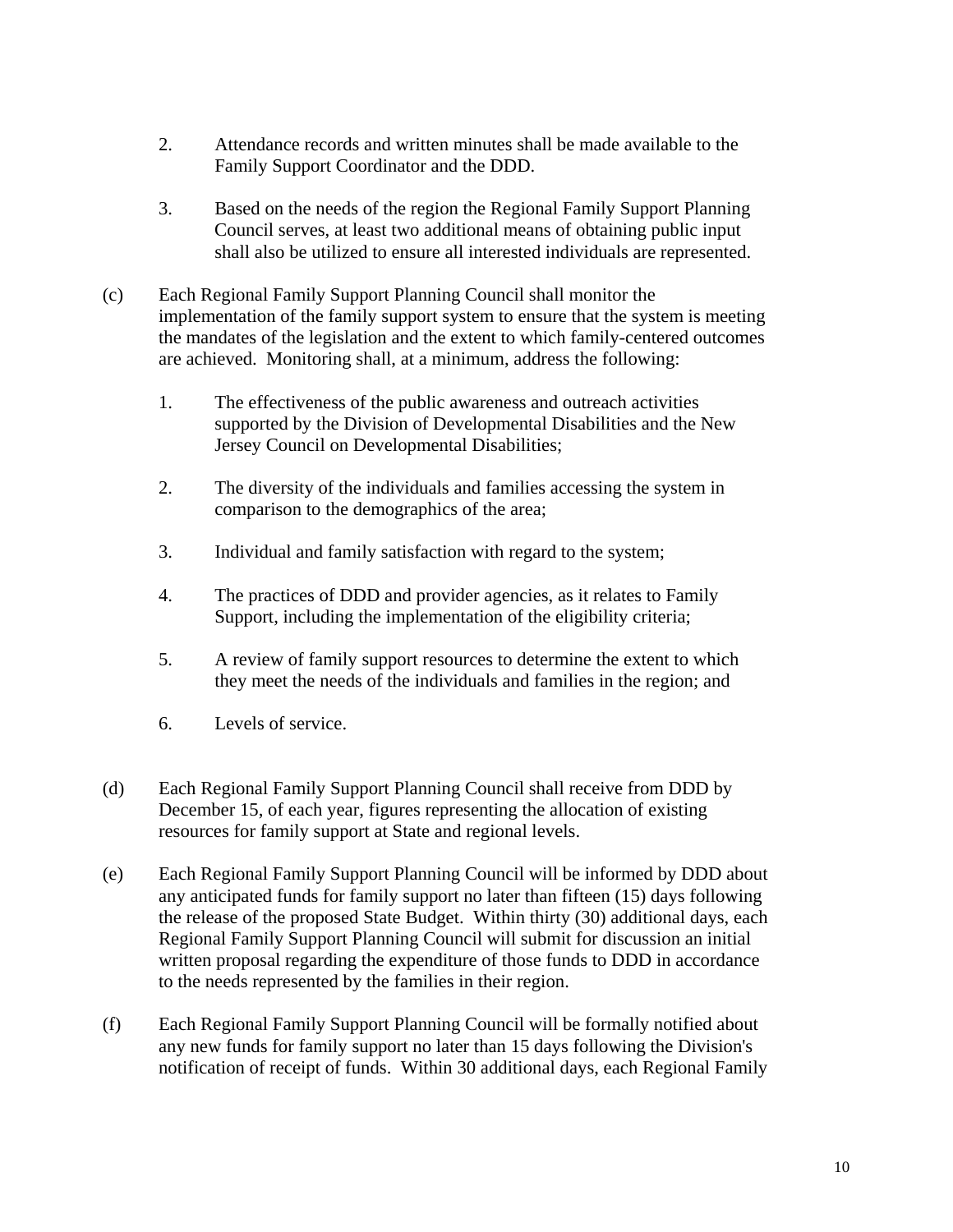Support Planning Council and DDD Regional Office will finalize the recommendations for the expenditure of those funds.

- (g) Each Regional Family Support Planning Council shall receive notification from DDD 90 days prior to the expiration of a family support contract for the council's input regarding reallocation of funds, modification of Annex A's or B's and/or discontinuation of the contract.
- (h) Based on the results of the public input and monitoring activities, each Regional Family Support Planning Council shall develop, by June of each year, an annual report for submission to the Office of Constituent Relations and Community Outreach, the appropriate Regional Assistant Director and the Family Support Coordinator which shall include:
	- 1. A description of information gathering process from the previous year;
	- 2. Monitoring results and data collected;
	- 3. Evaluation of the family support system for the area of the region the council serves including an analysis of the equal distribution of funds;
	- 4. Long and short-term recommendations for new programs or supports that can best meet the needs of the families that reside within the region that the Council services;
	- 5. Identification of training needs for family support;
	- 6. Summary of the ongoing recommendations for reallocation of funds within existing family support contracts, including recommendations for the reallocation of funds within an existing family support contract, modification Annex A's and B's, and discontinuation of an existing contract identified as not meeting needs; and
	- 7. Recommendations of additional funding needs for the next fiscal year.
- (i) Each Regional Family Support Planning Council's annual report shall be made available, upon request, through the Family Support Coordinator.

# **10:46A-4.3 Statewide Family Support Council**

(a) The membership and responsibilities of the Statewide Family Support Council shall be as follows: